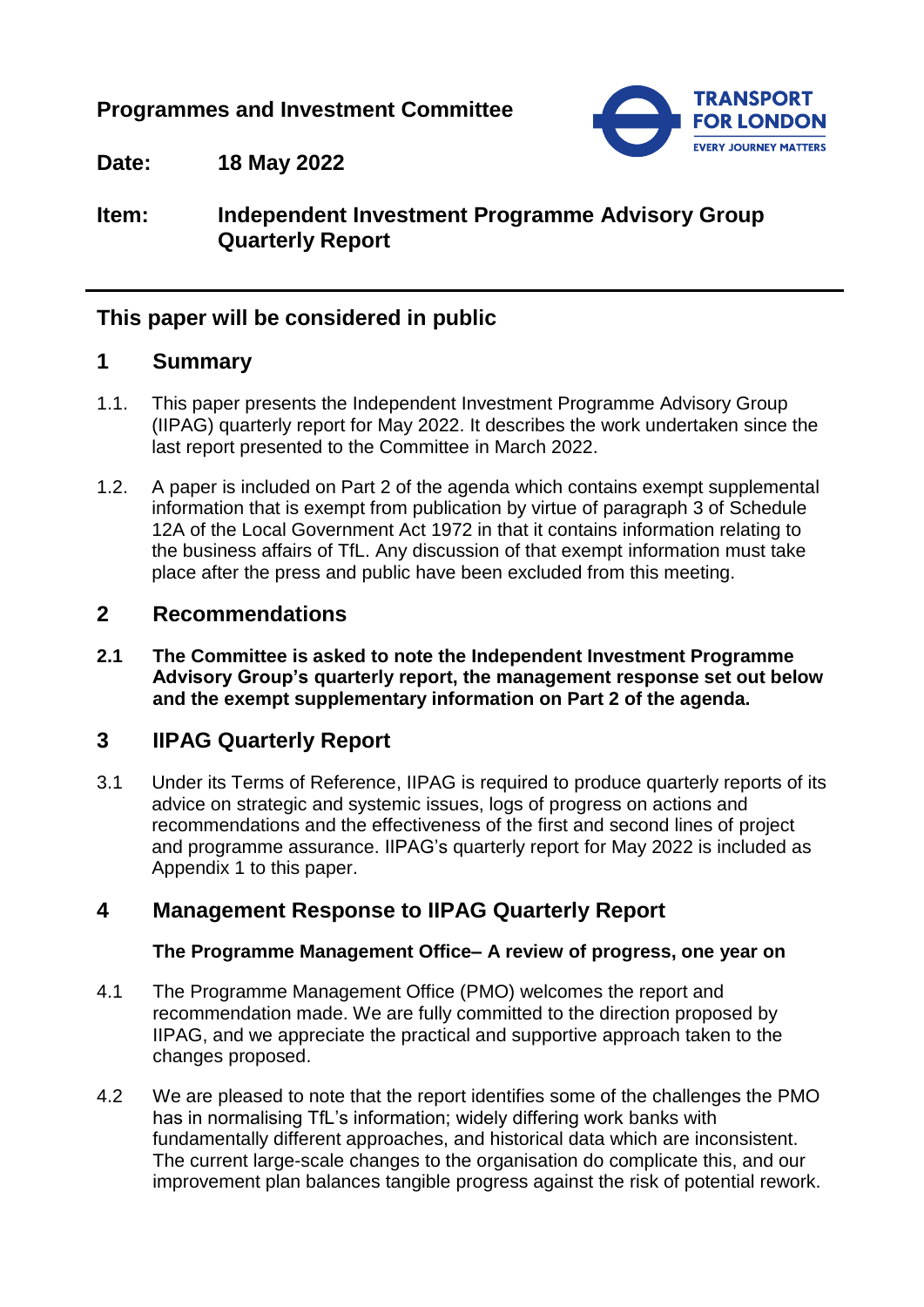To this end, we are implementing an iterative approach to the change. This will still follow the industry standard approach, which is:

- (a) design a consistent and scalable process;
- (b) clear definition of the data that each process will generate;
- (c) lock the process and data into a system to prevent local variation; and
- (d) derive insight and reporting such that appropriate decisions can be made.
- 4.3 To implement controlled change while the business evolves in line with the value chain, we will undertake multiple discrete cycles, each acting on an element of the PMO scope. These will develop consistency, cleanse data and lock it in progressively with systems. The priority order will be risk based, and each cycle will have a visible outcome. This is the process described as 'Sprints' in the IIPAG report.
- 4.4 This will require a multi-year programme for phased investment in systems, data storage and report hosting, interventions by our own colleagues, and support from the market to make the change. We will be seeking investment support for a multi-year programme to achieve it. This is currently unfunded, and all data changes are currently being made from in-year budgets, which is inefficient.
- 4.5 This represents a significant change programme, reflecting not only data sets, but a cultural change and significant upskilling in the delivery organisations, PMO, Commercial and Finance teams and the ongoing support of the business in driving towards this end goal will be required.

### **Sprints Plan**

- 4.6 We have organised our activity under four pillars to create clarity for our staff and stakeholders. Key among these are Clarity (showing line of sight from the detail at the base of the organisation to the strategic messages at the top) and Consistency (driving consistent processes, definitions, methods, interfaces and tools across the business). The other two pillars, Communication and People are enabling pillars.
- 4.7 As an example, the first of the sprints under our Clarity pillar is Reporting, which is then divided into smaller deliverables:
	- (a) agree on the metrics that will be used for reporting at all levels; and
	- (b) redesign the Investment Group report pack.
- 4.8 These will require external spend and rewiring of existing processes and data, and so achievement of these dates is contingent on two business dependencies:
	- (a) business agreement to a common data cut-off date across TfL for all functions; and
	- (b) a final version of the project/programme allocation as an output of the task analysis.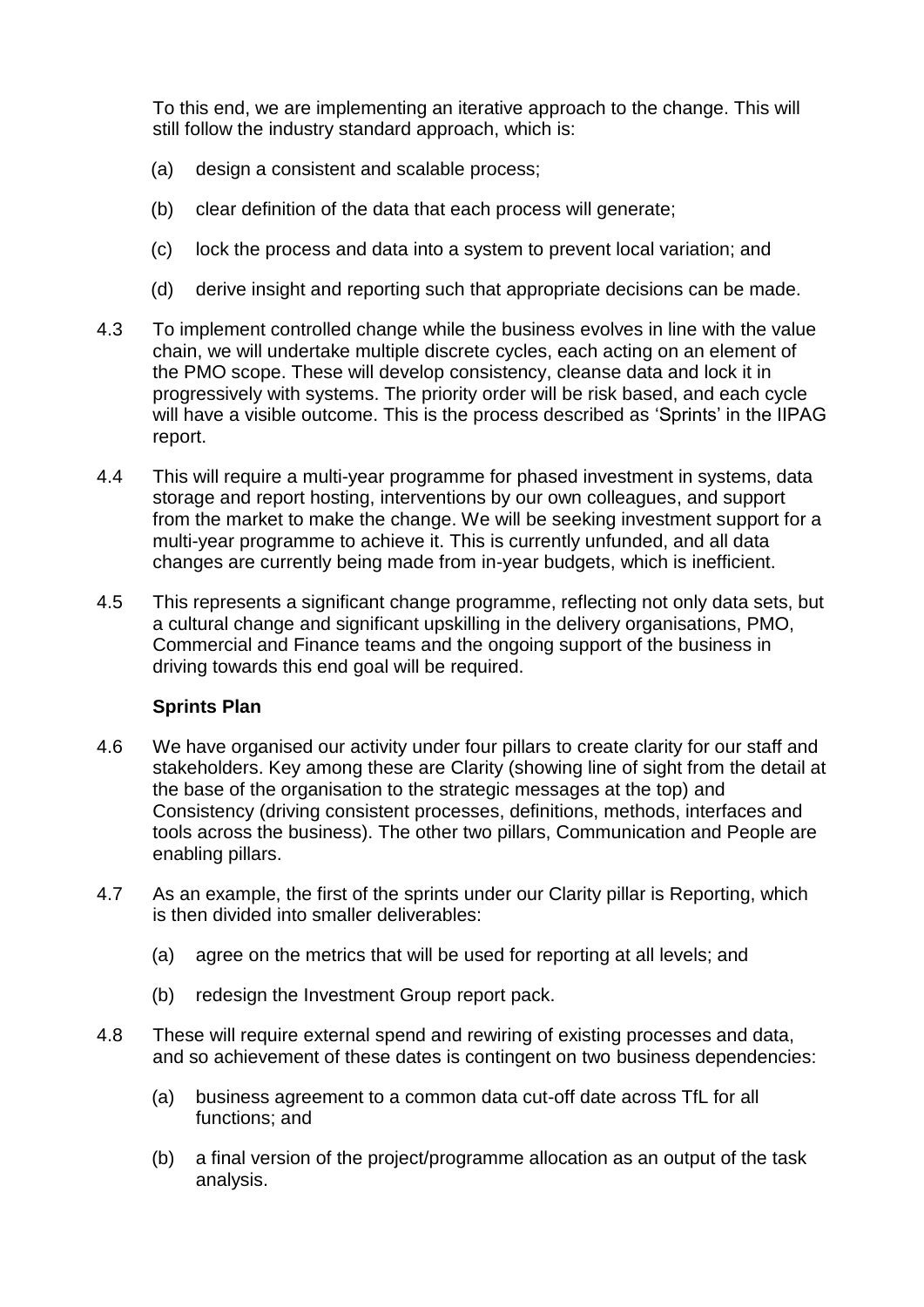- 4.9 Once this first sprint is complete the next Reporting sprint (for which preparatory work is underway) is to ensure all data supporting the metrics is available and quality checked so that the automation of the report can happen. This is a major change project also requiring external spend, and which in its final phase will deliver the systems-lock for the process and data structures. This will therefore have a longer delivery period.
- 4.10 There are similar sprints underway for Baselines, Cost and Governance which sit under our Consistency pillar.

#### **Progress Reporting**

4.11 The Project Assurance team will engage in regular periodic dialogue with IIPAG and PMO will generate timely progress reports, timings of which are to be agreed.

#### **Treatment of Risk in the Investment Programme**

- 4.12 We agree with the points raised but noting the requirement for underlying continual cultural change in regard to risk management at all levels.
- 4.13 As part of our continuous improvement plan, we will prioritise the following activities:
	- (a) widespread use of the Quantified Cost Risk Analysis (QCRA) summary report across large/complex/novel projects;
	- (b) re-train the Enterprise Risk team on undertaking detailed early-stage risk assessments to inform risk uplifts on larger projects;
	- (c) embedding risk management objectives as part of the annual performance review process in project management roles; and
	- (d) quarterly/six-monthly risk deep dives on major schemes to enable the senior leadership team to challenge all aspects of risk management including assessments.
- 4.14 For attention to schedule risk, both in-year and over the project life, we are progressing new Quantified Schedule Risk Analysis guidance. As part of the second revision of the QCRA summary report, we have introduced inclusion of the key risks that may impact on successful milestone achievement. We will continue to review risks in-year and over the project life as part of periodic risk reporting.
- 4.15 We accept and have provided management responses to each of the recommendations made. This includes for the recommendation that TfL develops guidance about which risks, and risk allowances, should be held at project, Programme and portfolio level, where we accept this aspiration, but it requires wider business change. Creating risk allowances at various levels need to fit with our project governance, organisational and finance structures and change control processes. A review will be led by the PMO to develop the approach to portfolio management, which will include the option of creating a risk allowance at portfolio level. The review will commence in the latter part of 2022 and the output will be shared with IIPAG and the Project Assurance team.